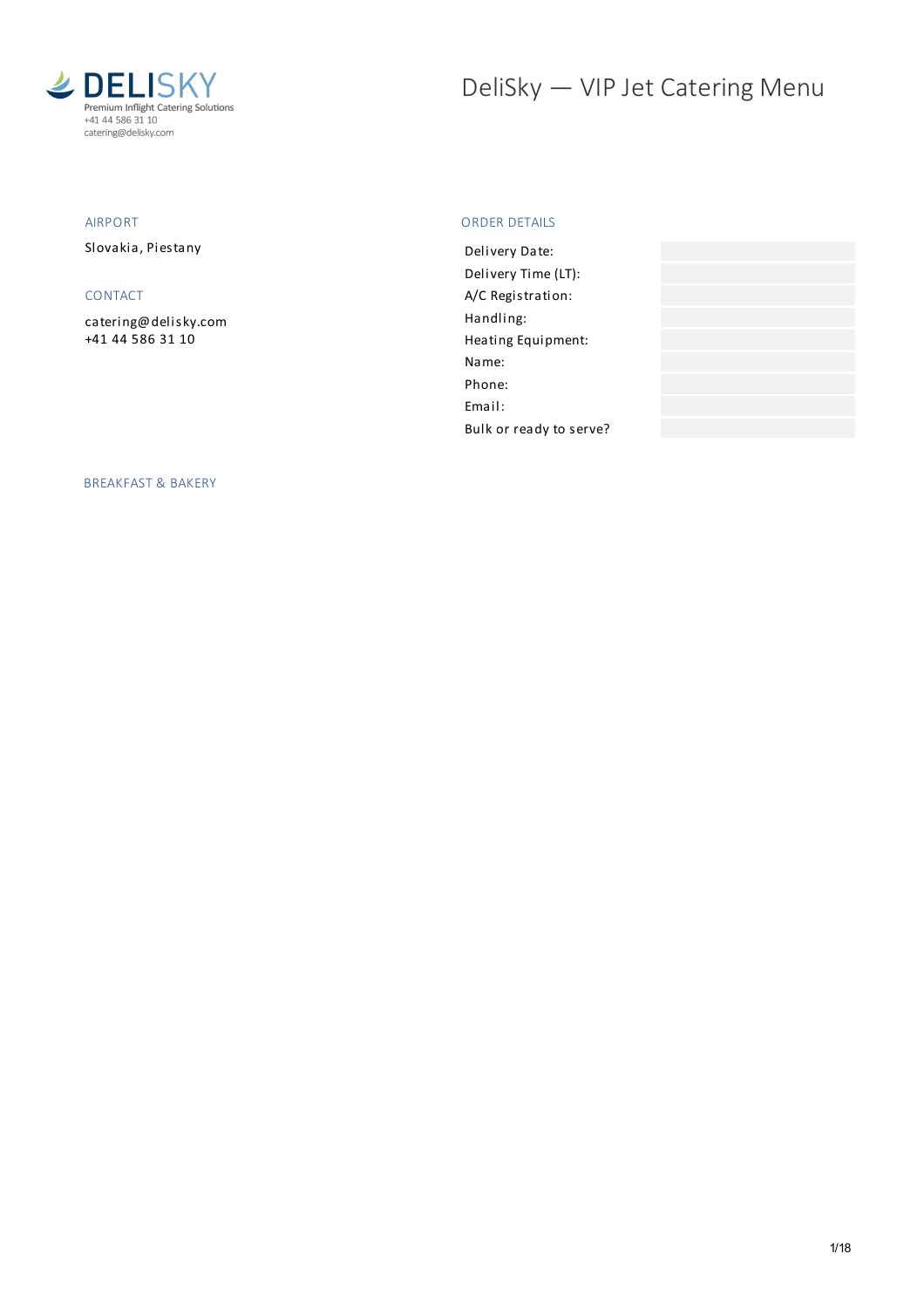| <b>BREAD</b>                                                                               | QTY |
|--------------------------------------------------------------------------------------------|-----|
| Assorted bread slices and rolls for 2 persons<br>served in decorative wooden basket        |     |
| Assorted bread slices and rolls basket for 3 persons<br>served in decorative wooden basket |     |
| Assorted bread slices and rolls basket for 4 persons<br>served in decorative wooden basket |     |
| Daily bread roll<br>wheat, rye                                                             |     |
| Gluten free bread roll                                                                     |     |
| Baguette mini                                                                              |     |
| Baguette large                                                                             |     |
| Ciabatta                                                                                   |     |
| Focaccia                                                                                   |     |
| Bavarian pretzel                                                                           |     |
| Cracovian bagel - obwarzanek                                                               |     |
| Pita bread                                                                                 |     |
| Hot dog bun                                                                                |     |
| Hamburger bun                                                                              |     |
| Gluten free bread (loaf)                                                                   |     |
| Wheat bread (loaf)                                                                         |     |
| Wholegrain bread (loaf)                                                                    |     |
| Rye bread (loaf)                                                                           |     |
| Traditional Polish sourdough bread (loaf)                                                  |     |
| White toast (per piece)                                                                    |     |
|                                                                                            |     |

Wholegrain toast (per piece)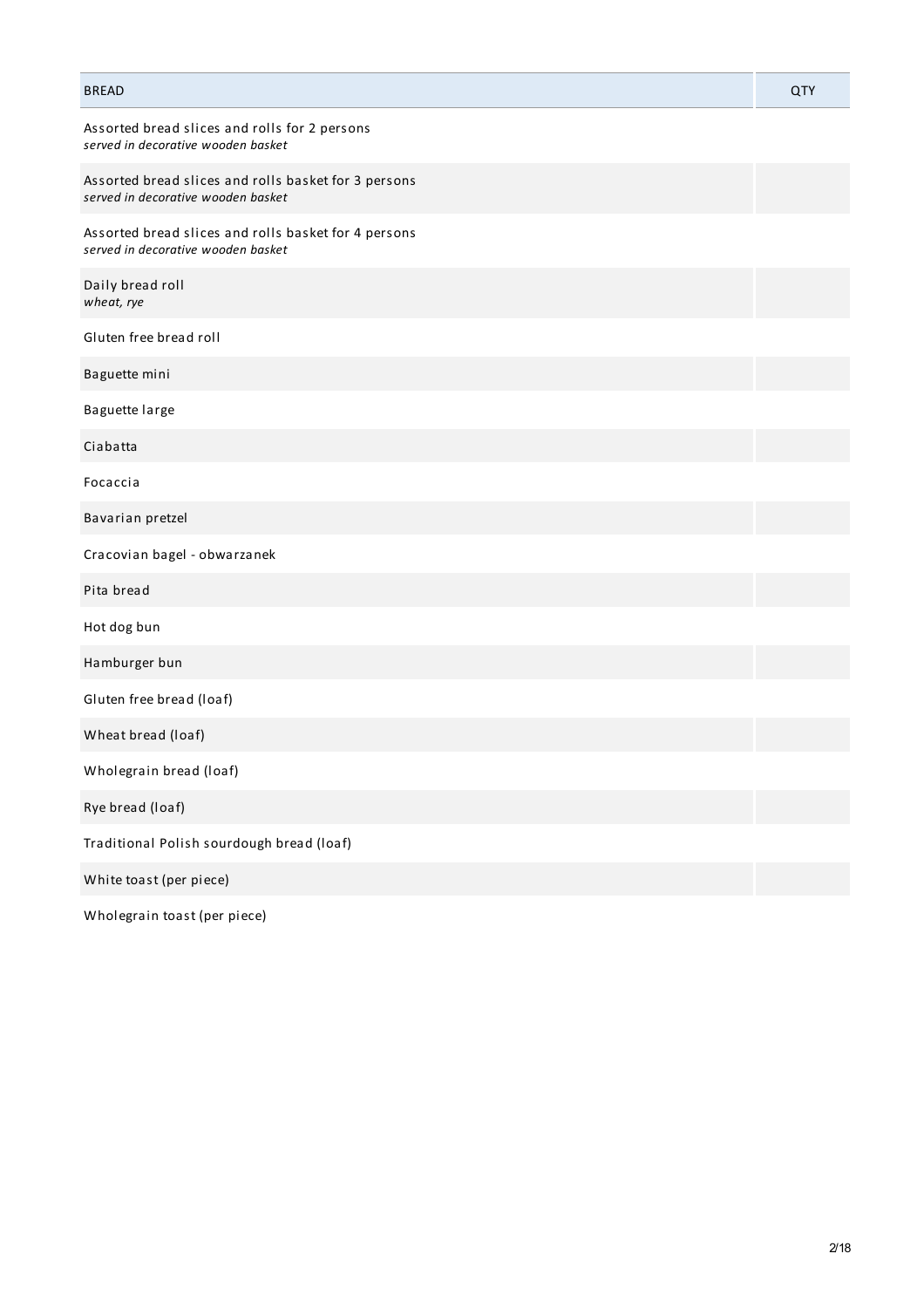| <b>PASTRIES</b>                                  | QTY |
|--------------------------------------------------|-----|
| Croissant                                        |     |
| Croissant with chocolate                         |     |
| Polish donut with rose jam filling               |     |
| Polish bun with sweet cheese filling             |     |
| Polish bun with apple marmalade filling          |     |
| Polish bun with red fruits marmalade filling     |     |
| French pastry with raisins - pain au raisins     |     |
| French pastry with chocolate - pain au chocolate |     |
| Chocolate muffin                                 |     |
| Cinammon bun                                     |     |
| American style donut                             |     |

| <b>CONDIMENTS</b>               | QTY |
|---------------------------------|-----|
| Butter individual               |     |
| Jam individual                  |     |
| Orange marmalade 250g           |     |
| Assorted fruit marmalade 250g   |     |
| Honey individual                |     |
| Nutella individual              |     |
| White sugar stick               |     |
| Brown sugar stick               |     |
| Cream cheese individual         |     |
| Philadelphia cream cheese 125 g |     |
| Cottage cheese, 200g            |     |
| Ricotta cheese, 200g            |     |
| Mozarella cheese ball, 100g     |     |
| Mozarella di bufala ball, 100g  |     |
| Feta cheese, 150 g              |     |
| Sour cream, 200 g               |     |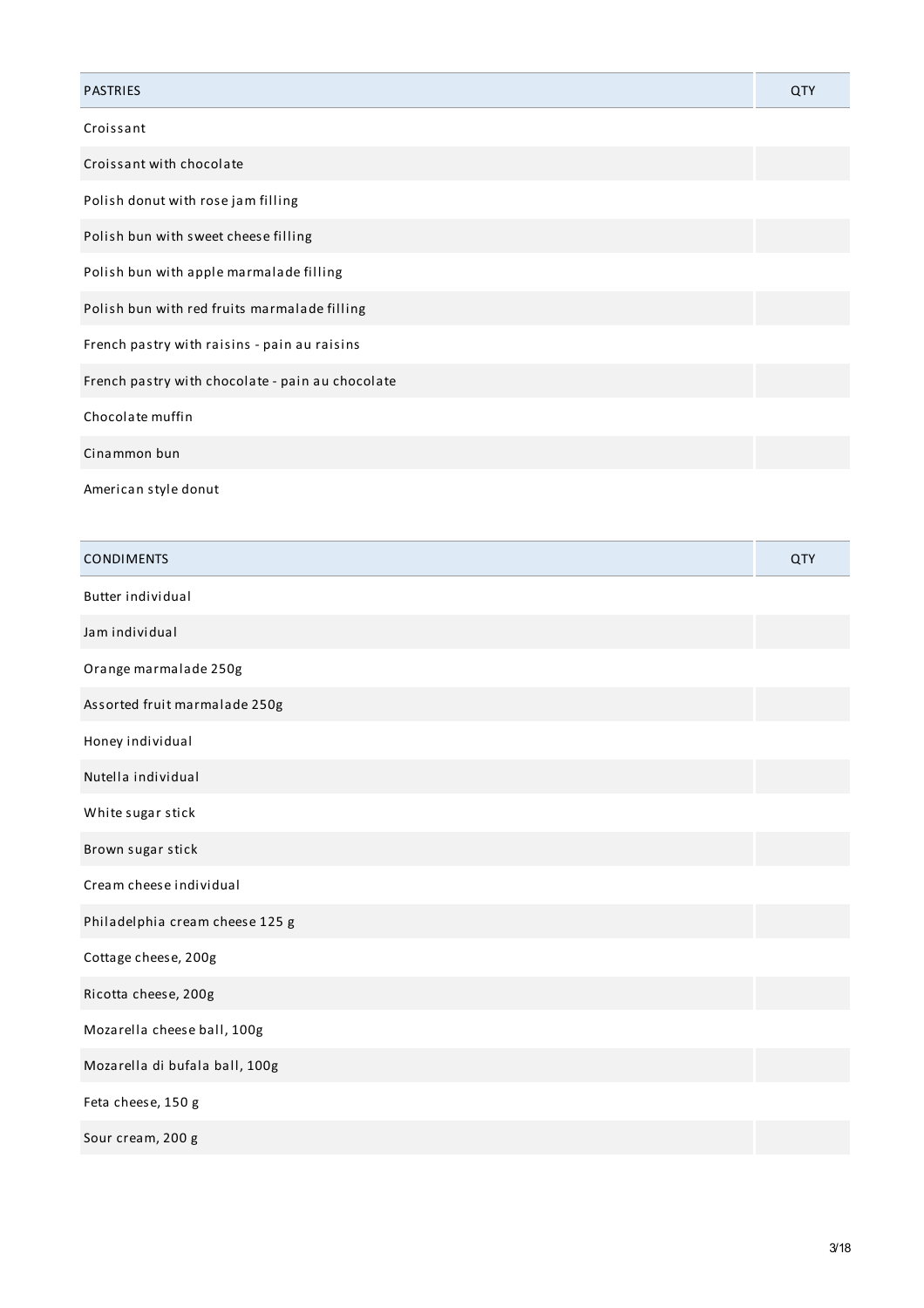| <b>YOGHURTS</b>                                                       | QTY        |
|-----------------------------------------------------------------------|------------|
| Natural yoghurt 180 g                                                 |            |
| Fruit yoghurt 180 g                                                   |            |
| Greek yoghurt 180 g                                                   |            |
| Greek fruit yoghurt 180 g                                             |            |
|                                                                       |            |
| <b>CEREALS</b>                                                        | QTY        |
| Gluten free corn flakes for 1 person                                  |            |
| Cereals box for 1 person                                              |            |
| Gluten free energy bar                                                |            |
|                                                                       |            |
| <b>MUESLI &amp; FRUITS</b>                                            | <b>QTY</b> |
| Muesli box for 1 person                                               |            |
| Muesli with dried fruits for 1 person                                 |            |
| Muesli with assorted nuts for 1 person                                |            |
| Granola box for 1 person                                              |            |
|                                                                       |            |
| <b>COLD CUTS</b>                                                      | QTY        |
| Gluten free prosciutto cotto, plate for 1 person                      |            |
| Gluten free chicken fillet ham, plate for 1 person                    |            |
| Gluten free chicken sausage, plate for 1 person                       |            |
| Prosciutto Crudo and mozarella, plate for 1 person                    |            |
| Prosciutto crudo and Parmigiano-Reggiano, plate for 1 person          |            |
| Breasola and Parmigiano-Reggiano on rocket leaves, plate for 1 person |            |
| Polish cheese selection, plate for 1 person                           |            |
| European cheese selection, plate for 1 person                         |            |
| Traditional Polish cured meat selection, plate for 1 person           |            |
| European cured meats selection, plate for 1 person                    |            |
| Polish breakfast cheese and ham selection, plate for 1 person         |            |
| Traditional herring, plate for 1 person                               |            |

Smoked salmon, plate for 1 person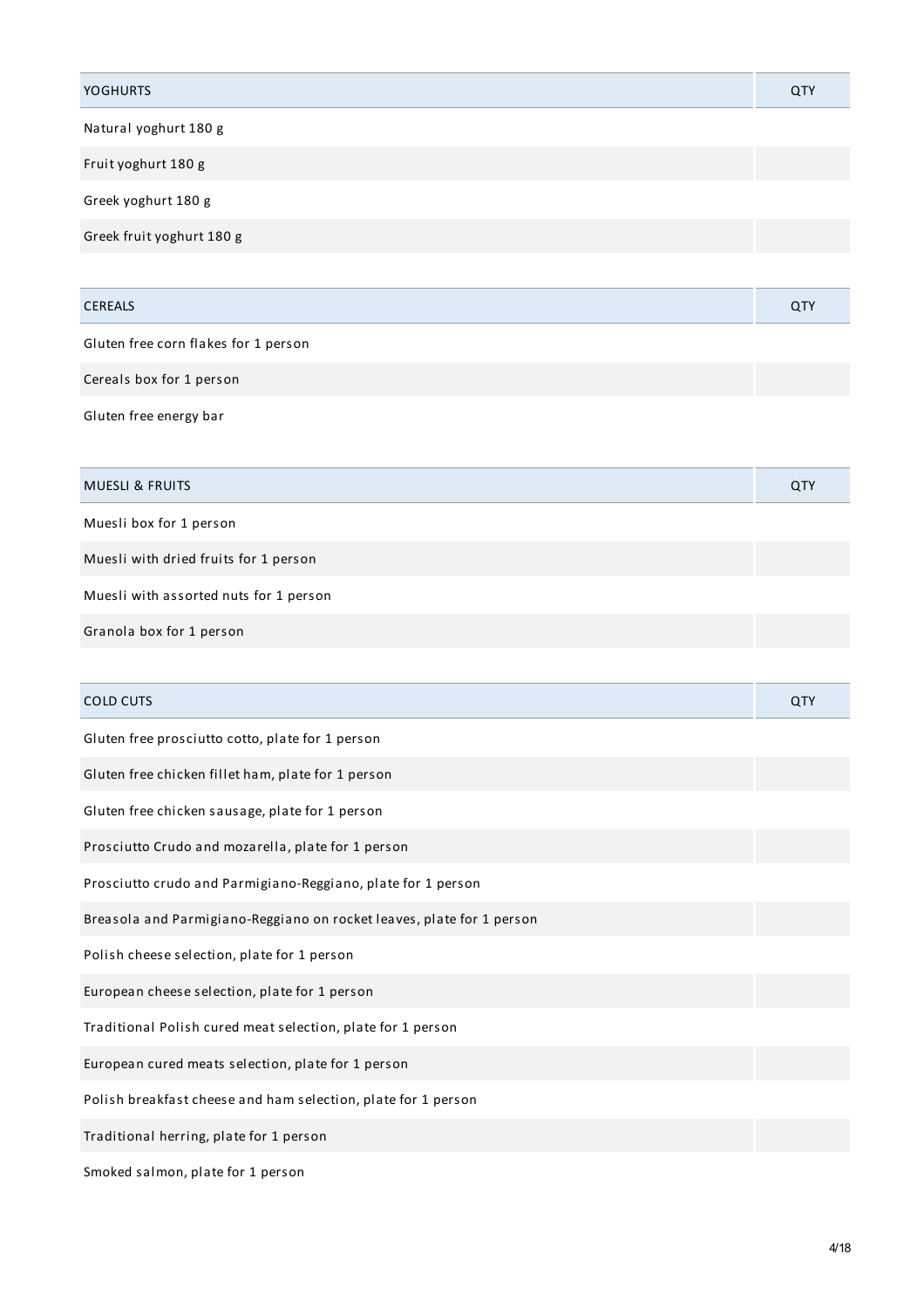| <b>HOT BREAKFAST</b>                                  | QTY |
|-------------------------------------------------------|-----|
| Scrambled eggs                                        |     |
| Scrambled eggs with grilled bacon cubes               |     |
| Scrambled eggs with grilled sausage slices            |     |
| Omelette plain                                        |     |
| Omelette with cheese                                  |     |
| Omelette with ham                                     |     |
| Omelette with mushrooms                               |     |
| Omelette with vegetables                              |     |
| Omelette egg white plain                              |     |
| Gluten free oatmeal                                   |     |
| Oatmeal plain on water                                |     |
| Oatmeal on milk                                       |     |
| Oatmeal on milk with berries on a side                |     |
| Polish breakfast cooked pork sausages for 1 person    |     |
| Polish breakfast chicken sausages cooked for 1 person |     |
| Polish kabanos sticks cooked for 1 person             |     |
| Traditional white sausage cooked for 1 person         |     |
| Grilled bacon slices for 1 person                     |     |
| Grilled mushrooms and tomato halves for 1 person      |     |

# COLD BREAKFAST SETS QTY

Polish breakfast

traditional Polish cured meat and sausage slices, tomato, cucumber and red onion salad, cottage cheese with chives *and radish on a side, butter, honey, jam plus 2 bread olls and 1 sweet bun*

Continental breakfast

European cured meat and cheese selection, sliced fruits with berries, yoghurt with muesli and cereals selection on a *side, butter, honey, jam plus 2 bread rolls and 1 croissant*

Nordic breakfast

smoked salmon with lemon and dill dressing, sliced fruits, yoghurt with oatmeals and blueberry jam on a side, *butter, honey, plus dark bread slices, 1 bread roll and 1 sweet bun*

COLD MEALS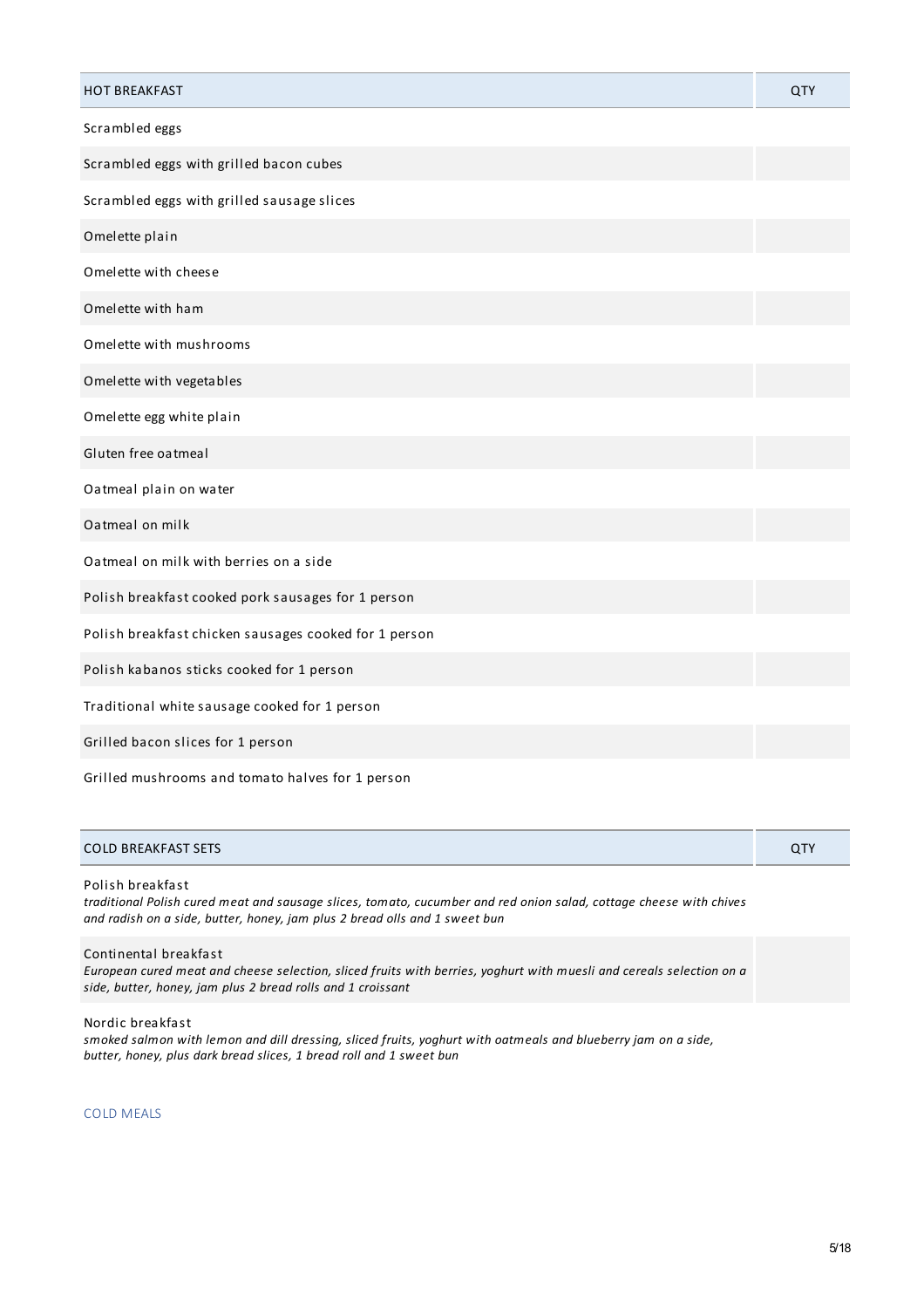| <b>CRUDITEES</b>                                                                                        | QTY        |
|---------------------------------------------------------------------------------------------------------|------------|
| Vegetable crudites selection with dips for 1 person<br>served on decorative plastic plate               |            |
| Vegetable crudites selection with dips for 2 persons<br>served on Atlas medium decorative plastic tray  |            |
| Vegetable crudites selection with dips for 3-4 persons<br>served on Atlas large decorative plastic tray |            |
| <b>SNACKS</b>                                                                                           | <b>QTY</b> |
| Dried fruits selection for 1 person                                                                     |            |
| Gluten free vegetable chips                                                                             |            |
| Gluten free corn snacks                                                                                 |            |
| Crackers                                                                                                |            |
| Crackers and sticks cocktail mix                                                                        |            |
| Salty sticks                                                                                            |            |
| Sesame sticks                                                                                           |            |
| Pringles chips                                                                                          |            |
| Local chips assorted                                                                                    |            |
| Tortilla chips                                                                                          |            |
| Pop corn salted                                                                                         |            |
| Pop corn with caramel                                                                                   |            |
| Nuts selection for 1 person                                                                             |            |

| <b>CANAPÉS</b>                          | <b>QTY</b> |
|-----------------------------------------|------------|
| Assorted decorative open canapes 6 pcs  |            |
| Assorted decorative open canapes 12 pcs |            |

Assorted decorative open canapes 24 pcs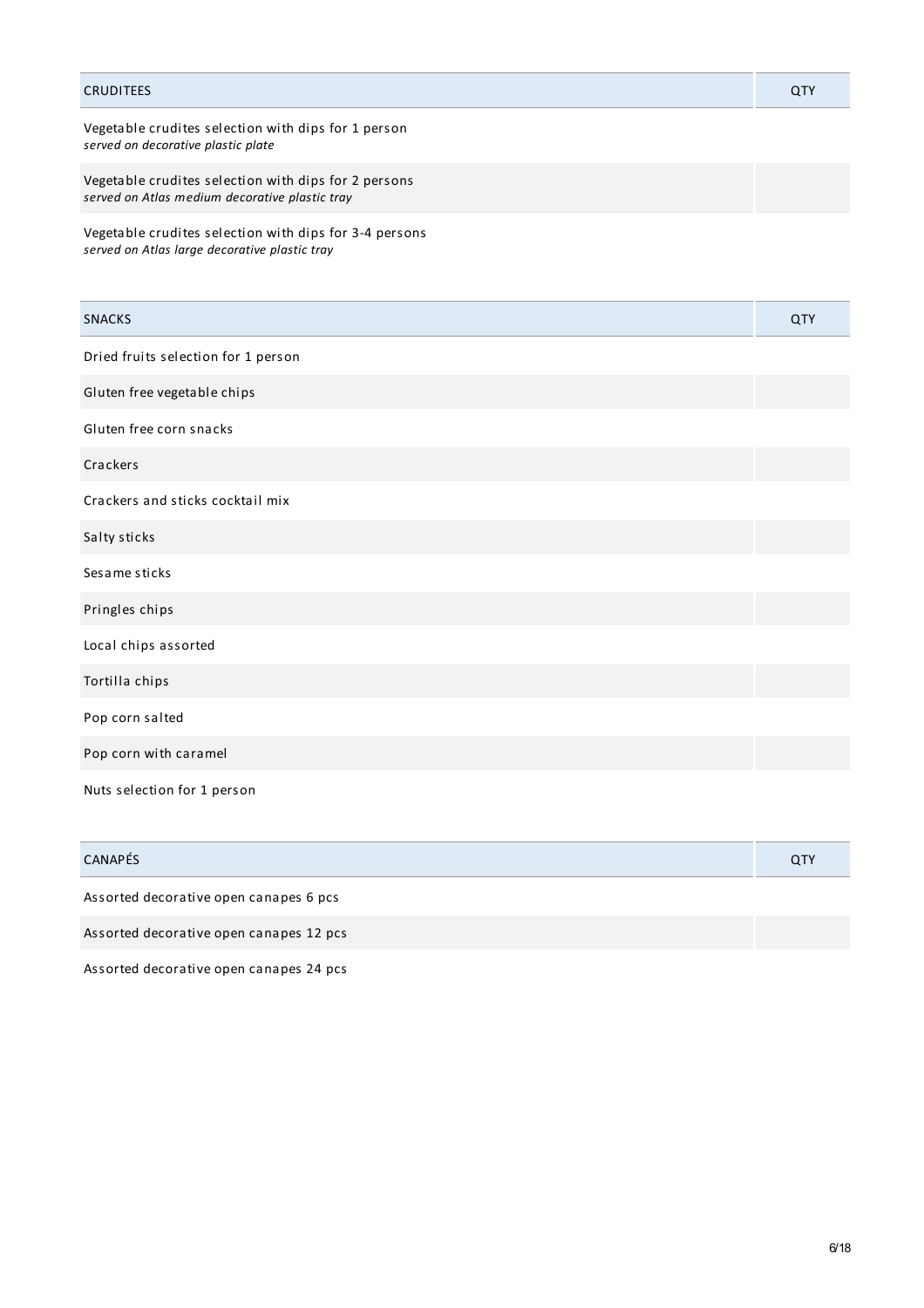| <b>SANDWICHES</b>                                          | QTY |
|------------------------------------------------------------|-----|
| Sub roll with roastbeef, cucumber and horseradish sauce    |     |
| Ciabatta Caprese with mozarella, tomato and basil pesto    |     |
| Mini baguette with ham and cheese                          |     |
| Mini baguette with cheese and vegetables                   |     |
| BLT toast with bacon, lettuce and tomato                   |     |
| Mini baguette with turkey, salad and honey Dijon mustard   |     |
| Graham dark roll with smoked salmon, cream cheese and dill |     |
| Mini baguette with tuna salad and vegetables               |     |
| Assorted finger sandwiches 6 pcs                           |     |
| Assorted finger sandwiches 12 pcs                          |     |
| Assorted finger sandwiches 24 pcs                          |     |

| <b>VEGAN</b>                                         | QTY |
|------------------------------------------------------|-----|
| Wrap Caesar chicken                                  |     |
| Wholegrain roll with vegetables and hummus           |     |
| Kaiser roll with cottage cheese, cucumber and radish |     |
| Sub roll with camembert, arugula and cranberry sauce |     |
| Mini tortilla wraps 6 pcs                            |     |
| Mini tortilla wraps 12 pcs                           |     |

Mini tortilla wraps 24 pcs

| <b>SUSHI</b> | $\sim$ |
|--------------|--------|
|              |        |

10 maki and 10 nigiri set with condiments

24 maki and 12 nigiri set with condiments

Other sets - on request

| <b>PLATTERS</b>                                                                                                    | <b>QTY</b> |
|--------------------------------------------------------------------------------------------------------------------|------------|
| Traditional Polish cured meat and cheese selection for 2 persons<br>served on Atlas medium decorative plastic tray |            |
| Traditional Polish cured meat selection for 2 persons<br>served on Atlas medium decorative plastic tray            |            |
| European cured meat and cheese selection for 2 persons<br>served on Atlas medium decorative plastic tray           |            |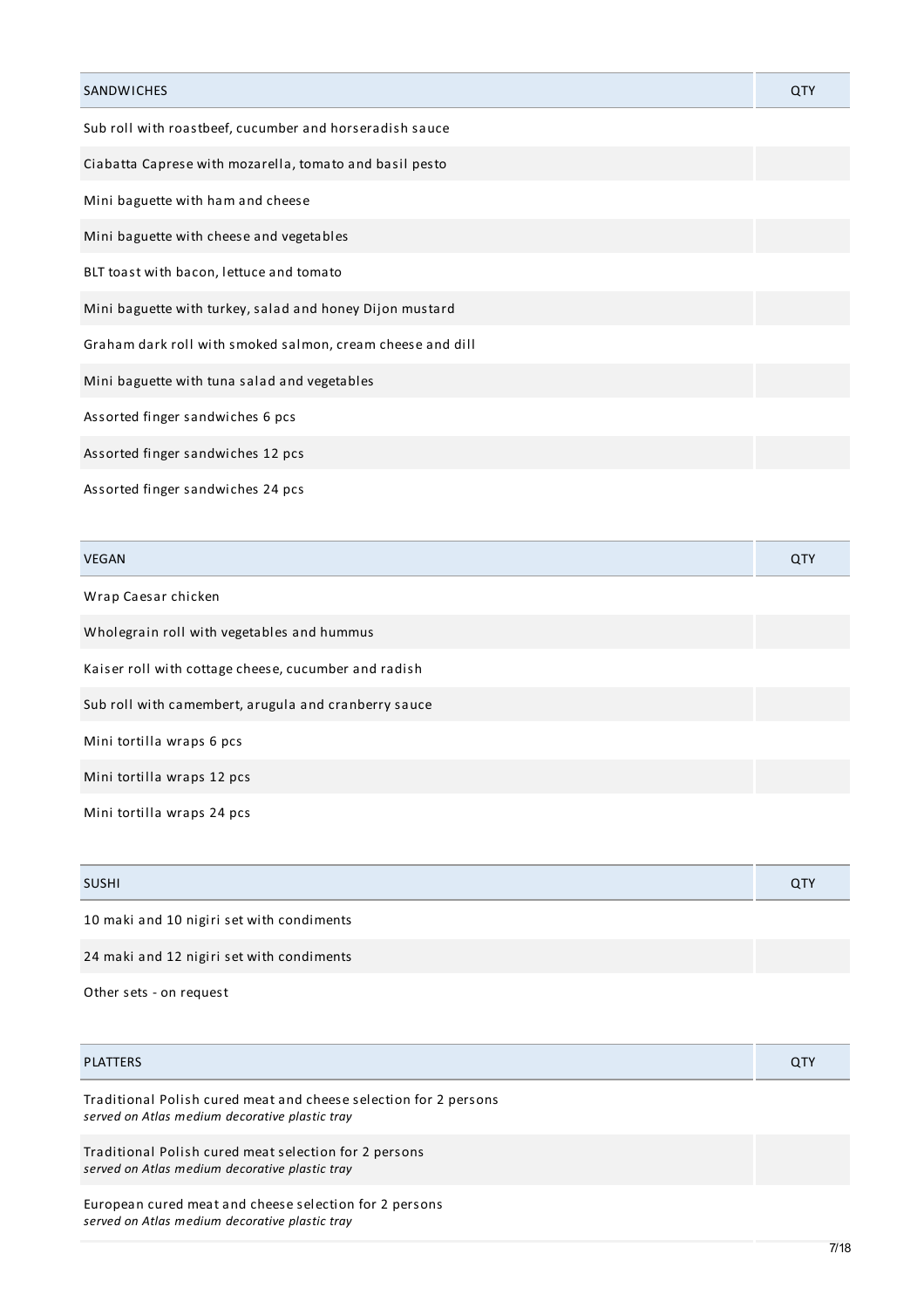| European cured meat selection for 2 persons<br>served on Atlas medium decorative plastic tray                   |
|-----------------------------------------------------------------------------------------------------------------|
| Mediterranean antipasti for 1 person<br>served on decorative plastic plate                                      |
| Seafood selection for 2 persons<br>served on Atlas medium decorative plastic tray                               |
| Smoked fish selection for 2 persons<br>served on Atlas medium decorative plastic tray                           |
| Smoked salmon for 1-2 persons<br>served on Atlas medium decorative plastic tray                                 |
| Traditional Polish cured meat and cheese selection for 1 person<br>served on decorative plastic plate           |
| Traditional Polish cured meat and cheese selection 3-4 persons<br>served on Atlas large decorative plastic tray |
| Traditional Polish cured meat selection for 1 person<br>served on decorative plastic plate                      |
| Traditional Polish cured meat selection for 3-4 persons<br>served on Atlas large decorative plastic tray        |
| Traditional Polish cheese selection for 1 person<br>served on decorative plastic plate                          |
| Traditional Polish cheese selection for 2 persons<br>served on Atlas medium decorative plastic tray             |
| Traditional Polish cheese selection for 3-4 persons<br>served on Atlas large decorative plastic tray            |
| European cured meat and cheese selection for 1 person<br>served on decorative plastic plate                     |
| European cured meat and cheese selection for 3-4 persons<br>served on Atlas large decorative plastic tray       |
| European cured meat selection for 1 person<br>served on decorative plastic plate                                |
| European cured meat selection fo 3-4 persons<br>served on Atlas large decorative plastic tray                   |
| European cheese selection for 1 person<br>served on decorative plastic plate                                    |
| European cheese selection for 2 persons<br>served on Atlas medium decorative plastic tray                       |
| European cheese selection for 3-4 persons<br>served on Atlas large decorative plastic tray                      |
| Mediterranean antipasti for 2 persons<br>served on Atlas medium decorative plastic tray                         |
| Mediterranean antipasti for 3-4 persons<br>served on Atlas large decorative plastic tray                        |

Seafood selection for 1 person *served on decorative plastic plate*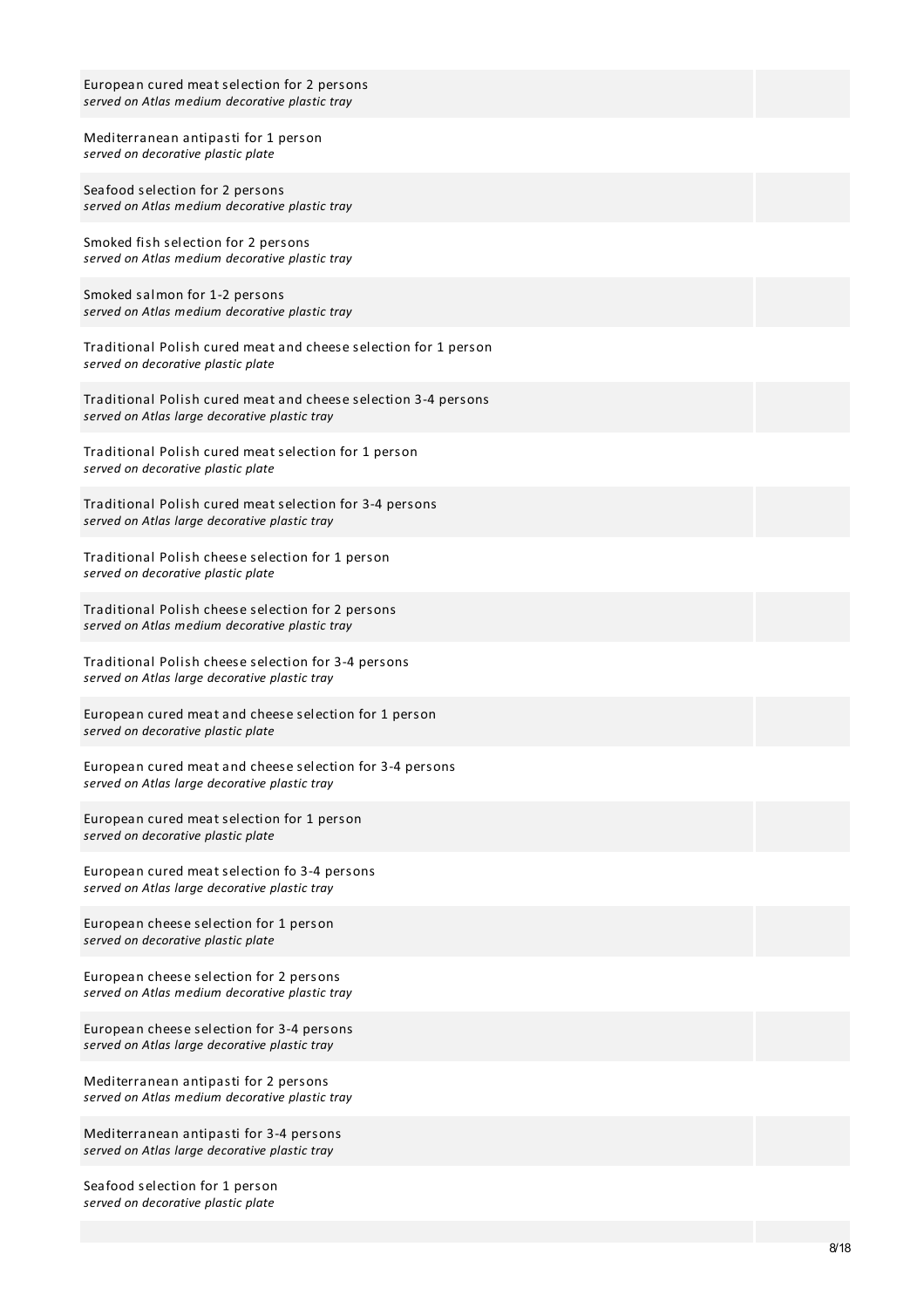| Seafood selection for 3-4 persons<br>served on Atlas large decorative plastic tray |
|------------------------------------------------------------------------------------|
| Smoked fish selection for 1 person<br>served on decorative plastic plate           |
| Smoked fish selection for 3-4 nersons                                              |

Scuon for 3-4 persons for  $\mathfrak{so}(n)$ *served on Atlas large decorative plastic tray*

Smoked salmon for 1 person *served on decorative plastic plate*

Smoked salmon for 3-4 persons *served on Atlas large decorative plastic tray*

Beef carpaccio with shaved parmesan and rocket salad for 1 person *served on decorative plastic plate*

Beef carpaccio with shaved parmesan and rocket salad for 2 persons *served on Atlas medium decorative plastic tray*

Beef carpaccio with shaved parmesan and rocket salad for 3-4 persons *served on Atlas large decorative plastic tray*

Beef tartare with pickles, sauces and bread slices for 1 person *served on decorative plastic plate*

Pita bread with hummus and vegetable crudites for 1 person *served on decorative plastic plate*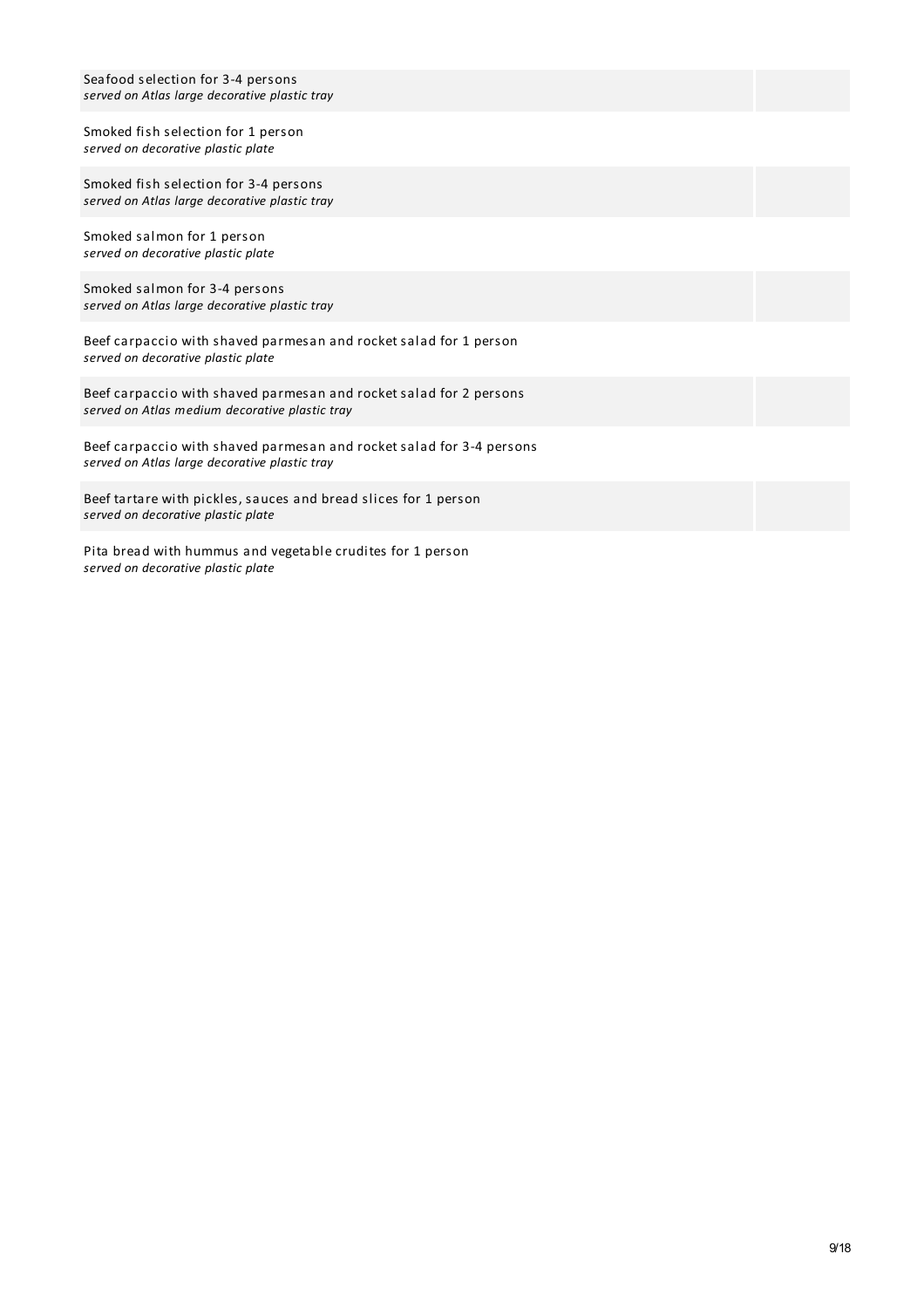| <b>SALADS</b>                                                                                           | QTY |
|---------------------------------------------------------------------------------------------------------|-----|
| Caprese salad with mozarella, Italian tomatoes and fresh basil<br>basil pesto on a side                 |     |
| Greek salad<br>vinaigrette on a side                                                                    |     |
| Caesar salad with grilled prawns<br>Caesar dressing on a side                                           |     |
| Caesar salad with grilled chicken fillet<br>Caesar dressing on a side                                   |     |
| Caesar salad with grilled beef fillet<br>Caesar dressing on a side                                      |     |
| Prawns with avocado and cherry tomatoes on salad mix                                                    |     |
| Spicy chicken with avocado on salad mix                                                                 |     |
| Mixed green salad with beets, cherry tomatoes and roasted walnuts<br>honey-thyme vinaigrette on a side  |     |
| Mixed green salad with watermelon and feta cheese<br>lime vinaigrette on a side                         |     |
| Mixed green salad with strawberries, feta cheese and roasted almonds<br>balsamico dressing on a side    |     |
| Mixed green salad with strawberries, goat cheese and roasted pecan nuts<br>balsamico dressing on a side |     |
| Mixed green salad with cherry tomatoes and cucumber slices<br>vinaigrette on a side                     |     |
| Polish Mizeria salad with sliced cucumber and dill in a sour cream                                      |     |
| Coleslaw salad                                                                                          |     |
|                                                                                                         |     |

CHEESE QTY

Traditional Polish cheese selection for 2 persons *served on Atlas medium decorative plastic tray*

European cheese selection for 2 persons *served on Atlas medium decorative plastic tray*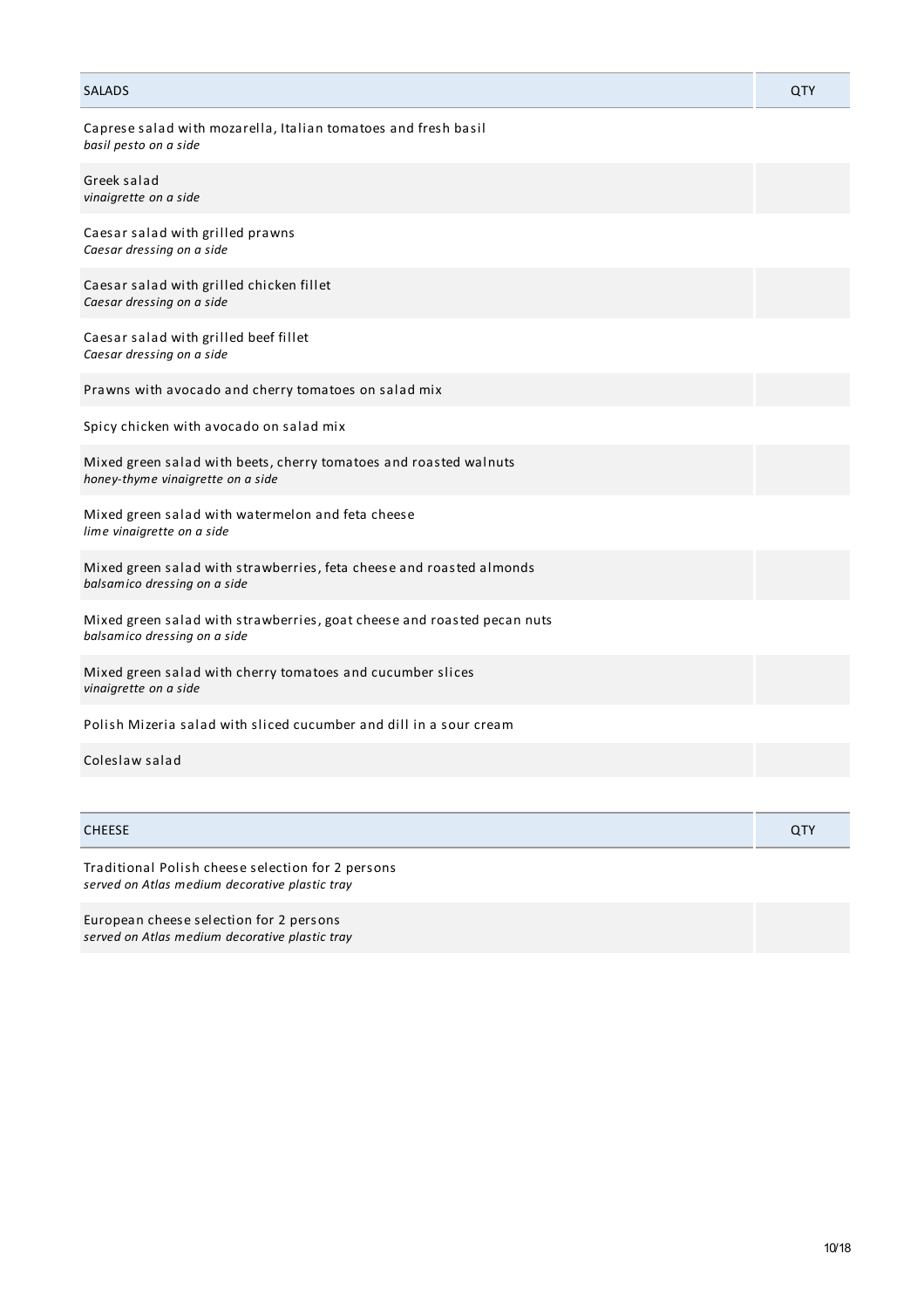#### COLD MEAL SETS QTY

#### Meal Set A

*Caprese salad, Italian charcuterie, sliced fruits selection, Sides: two bread rolls, grissini portion, balsamico glaze, basil pesto, individual butter, individual honey*

## Meal Set E

*Greek salad, deli meats, antipasti skewer, chocolate cake, Sides: two bread rolls, pita triangle, mustard dip, vinaigrette, individual butter, individual honey*

#### Meal Set R

*Mixed greens with cherry tomatoes and cucumber slices, three assorted finger sandwiches, three macaroons, Sides: vinaigrette, individual honey*

#### Meal Set O

*Garden salad, Polish charcuterie, pickle skewer, apple pie, Sides: two bread rolls, sourdough bread slices, horseradish sauce, individual butter, individual honey*

## HOT MEALS

| <b>SNACKS &amp; STARTERS</b> | <b>QTY</b> |
|------------------------------|------------|
| Pierogi with meat            |            |

Pierogi with potatoes and cheese

Pierogi with mushrooms and sauerkraut

Pierogi with spinach and cheese

Pierogi with seasonal fruits (blueberries, strawberries, plums, apples)

| SOUPS                                                                          | QTY |
|--------------------------------------------------------------------------------|-----|
| Zurek - traditional Polish sour rye soup with sausage and potato slices, 500ml |     |
| Tomato cream soup, 500ml                                                       |     |
| Chicken soup (with noodles on a side), 500ml                                   |     |
| Classic minestrone, 500ml                                                      |     |
| Classic gazpacho, 500ml                                                        |     |
| Broccoli soup with garlic bread croutons, 500ml                                |     |
| Zucchini soup with garlic bread croutons, 500ml                                |     |
| Pumpkin cream soup with roasted seeds and feta cheese on a side, 500ml         |     |
| Carrot cream with croutons on a side,, 500ml                                   |     |
| Goulash soup with dumplings, 500ml                                             |     |
| Sweet potato cream soup, 500ml                                                 |     |
| Mediterranean fish soup, 500ml                                                 |     |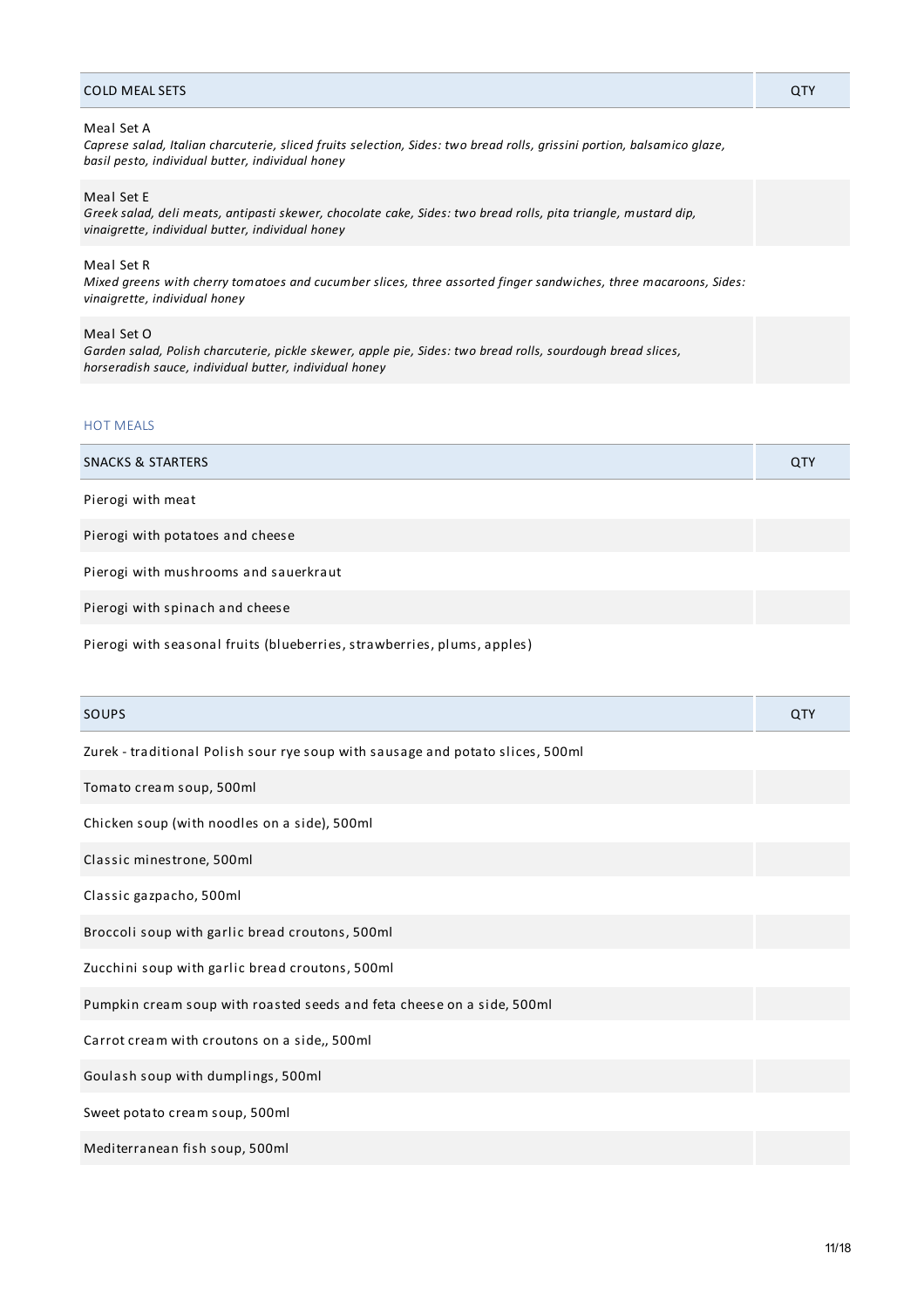| <b>MAIN DISHES - MEAT</b>                                                                | <b>QTY</b> |
|------------------------------------------------------------------------------------------|------------|
| Kotlet schabowy - traditional Polish fried pork cutlet                                   |            |
| Gołabki - traditional Polish cabbage rolls stuffed with pork meat                        |            |
| Bigos - traditional Polish sauerkraut stew with pork meat, forest mushrooms and red wine |            |
| Zeberka - Polish style pork ribs                                                         |            |
| Pork tenderloin steak                                                                    |            |
| Pork goulash                                                                             |            |
| Veal Wiener Schnitzel                                                                    |            |
| Veal cutlet                                                                              |            |
| Beef fillet                                                                              |            |
| Beef Stroganoff                                                                          |            |
| Lamb cutlets                                                                             |            |
|                                                                                          |            |
| MAIN DISHES - FISH & SEAFOOD                                                             | QTY        |
| Polish freshwater pike perch fish fillet                                                 |            |

| <b>MAIN DISHES - POULTRY</b>   | <b>QTY</b> |
|--------------------------------|------------|
| Grilled chicken breast         |            |
| Chicken skewer with vegetables |            |

Duck fillet

Tuna steak

Grilled prawns

Sea bass fillet

Salmon fillet

Halibut fillet

Polish mountain trout baked with herbs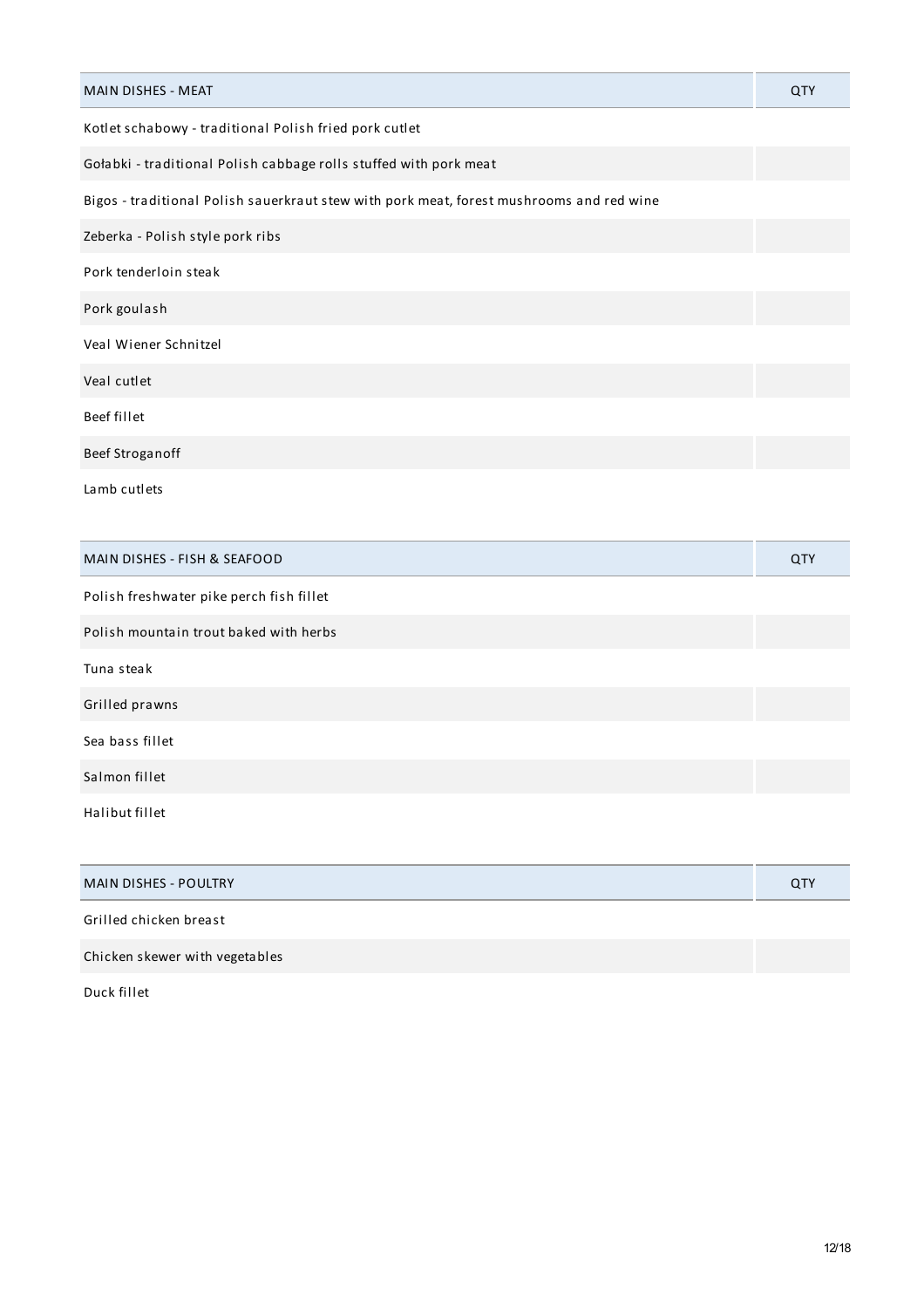| <b>PASTA &amp; RISOTTO</b>    | <b>QTY</b> |
|-------------------------------|------------|
| Lasagne with vegetables       |            |
| Penne arrabiata               |            |
| Spaghetti bolognese           |            |
| Spaghetti with basil pesto    |            |
| Spaghetti with frutti di mare |            |
| Lasagne bolognese             |            |
| Gnocchi with cream sauce      |            |
| Risotto with mushrooms        |            |
| Risotto with asparagus        |            |
|                               |            |
| <b>SIDE DISHES</b>            | <b>QTY</b> |
| Steamed vegetables            |            |
| Grilled vegetables            |            |
| Boiled potatoes               |            |

Baked potatoes Mashed potatoes puree

Kopytka - traditional Polish potato dumplings

Gnocchi

Sweet potato fries

French fries

Steamed rice

Jasmin rice

Basmati rice

Brown rice

Gluten free pasta

Whole wheat pasta

Millet grouts

Buckwheat grouts

Barley grouts

Couscous

Quinoa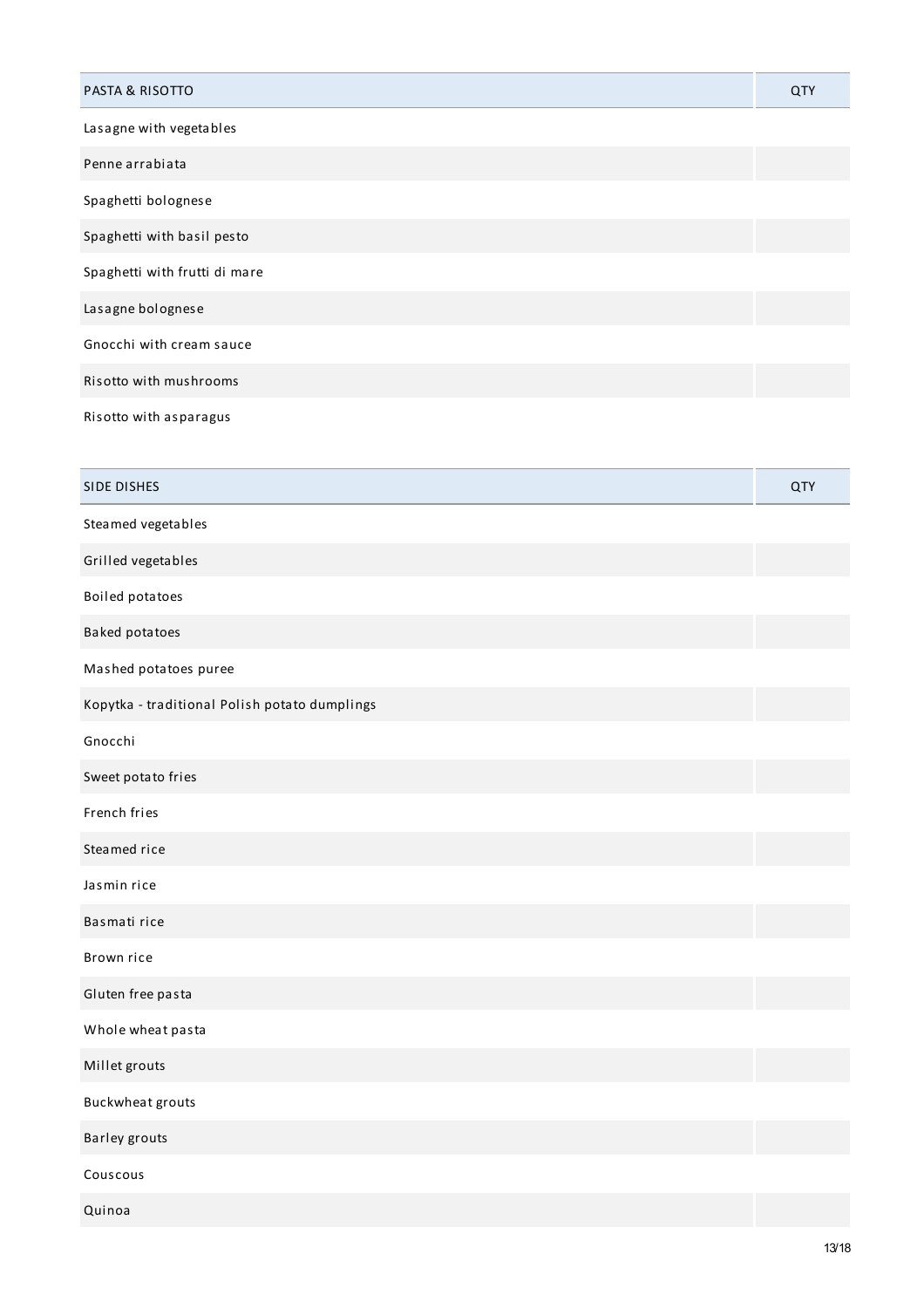| <b>CHILDREN MEALS</b>                                                  | <b>QTY</b> |
|------------------------------------------------------------------------|------------|
| Fresh tomato cream with noodles on a side 0.33 l                       |            |
| Chicken soup with noodles on a side 0,33 l                             |            |
| Chicken tenderloin with pita bread, carrot sticks and homemade ketchup |            |
| Steamed salmon fillet with wild rice and sauted brocolli               |            |
| Penne with homemade ketchup                                            |            |
| Pancakes with sweet cream cheese                                       |            |
|                                                                        |            |

# DESSERTS & FRUIT

| <b>DESSERTS</b>                                 | QTY |
|-------------------------------------------------|-----|
| Apple pie                                       |     |
| Cheesecake                                      |     |
| Chocolate cake                                  |     |
| Vanille eclair                                  |     |
| Papal cream cake                                |     |
| Tiramisu                                        |     |
| Apple strudel - loaf for 4 persons - on request |     |

| <b>FRUIT</b>                                                     | QTY |
|------------------------------------------------------------------|-----|
| Whole fruits for 2 persons<br>served in decorative wooden basket |     |
| Whole fruits for 4 persons<br>served in decorative wooden basket |     |
| Sliced fruits for 1-2 persons                                    |     |
| Sliced fruits for 3-4 persons                                    |     |
|                                                                  |     |

Fresh fruit skewers, 3 pieces *served on decorative plastic plate*

| <b>BERRIES</b>      | QTY |
|---------------------|-----|
| Strawberries, 500 g |     |
| Blueberries, 100 g  |     |
| Blackberries, 100 g |     |
| Raspberries, 100 g  |     |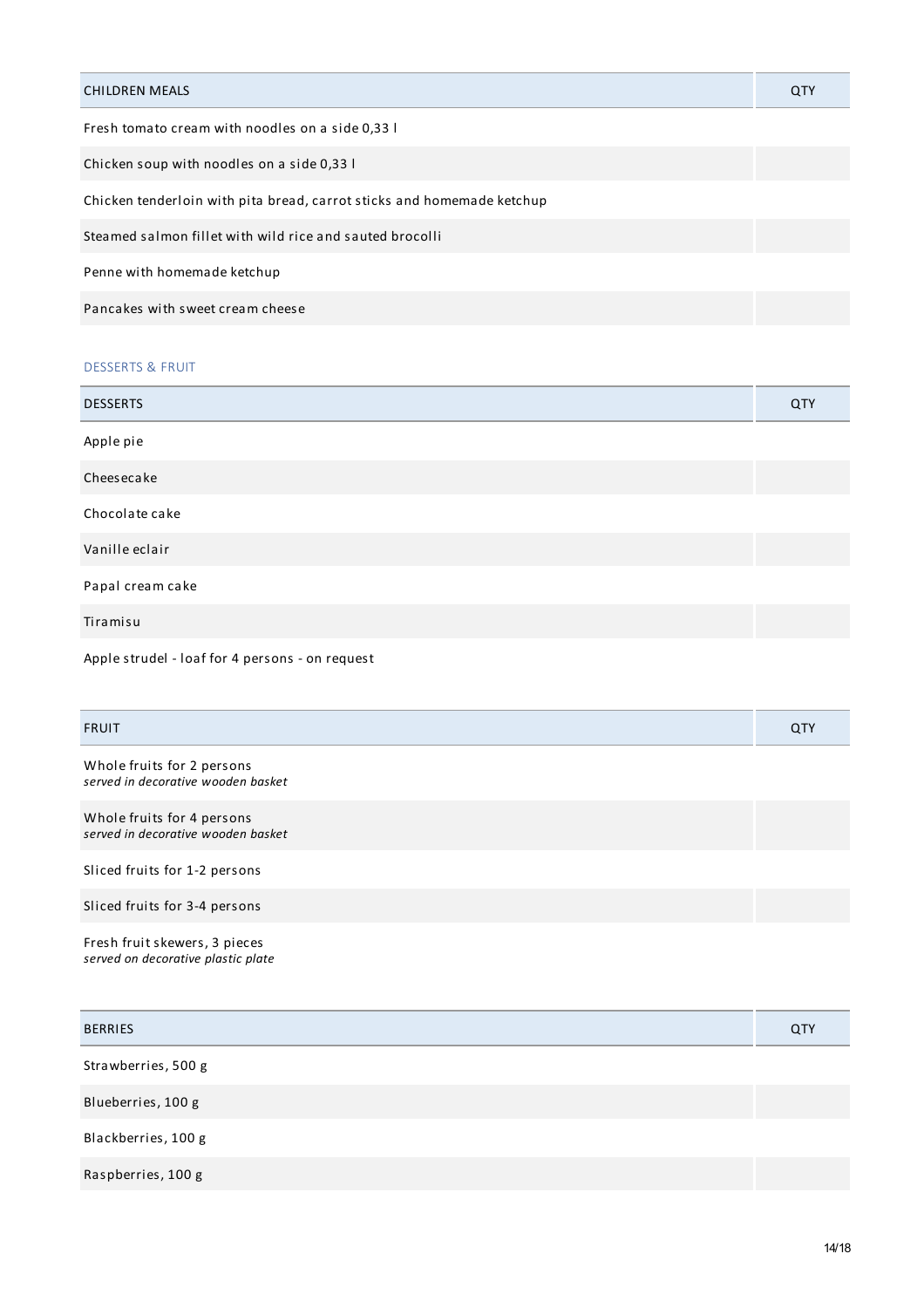# CAKES & TARTS QTY Fruit tartlet Chef's cake of the day *price on request*

Light lemon cake - whole for 4 persons - on request

Poppy seed cake - loaf for 4 persons - on request

| <b>CHOCOLATES &amp; SWEETS</b>                                                        | QTY |
|---------------------------------------------------------------------------------------|-----|
| Luxury handmade mini chocolates - Chocolatier's selection 25 pcs                      |     |
| Luxury handmade mini chocolates - coffee pairing selection 16 pcs                     |     |
| Luxury handmade mini chocolates - wine pairing selection 16 pcs                       |     |
| Luxury handmade mini chocolates - fruit selection 16 pcs                              |     |
| Luxury handmade pralines selection - 25 pcs                                           |     |
| Luxury handmade trufles - 16 pcs                                                      |     |
| Luxury handmade white chocolate covered hazelnuts-200 g                               |     |
| Luxury handmade milk chocolate covered hazelnuts - 200 g                              |     |
| Luxury handmade dark chocolate covered hazelnuts - 200 g                              |     |
| Luxury handmade white chocolate covered almonds - 200 g                               |     |
| Luxury handmade milk chocolate covered almonds - 200 g                                |     |
| Luxury handmade dark chocolate covered almonds - 200 g                                |     |
| Luxury handmade chocolate bar: white chocolate with nuts and raisins 130 g            |     |
| Luxury handmade chocolate bar: milk chocolate with nuts and raisins 130 g             |     |
| Luxury handmade chocolate bar: white chocolate with cranberries and pistachios 100 g  |     |
| Luxury handmade chocolate bar: milk chocolate with cranberries and pistachios 100 g   |     |
| Luxury handmade chocolate bar: white chocolate with strawberries 100 g                |     |
| Luxury handmade chocolate bar: milk chocolate with raspberries and green pepper 100 g |     |

# PETIT FOURS QTY

Luxury handmade macaroons selection - 10 pcs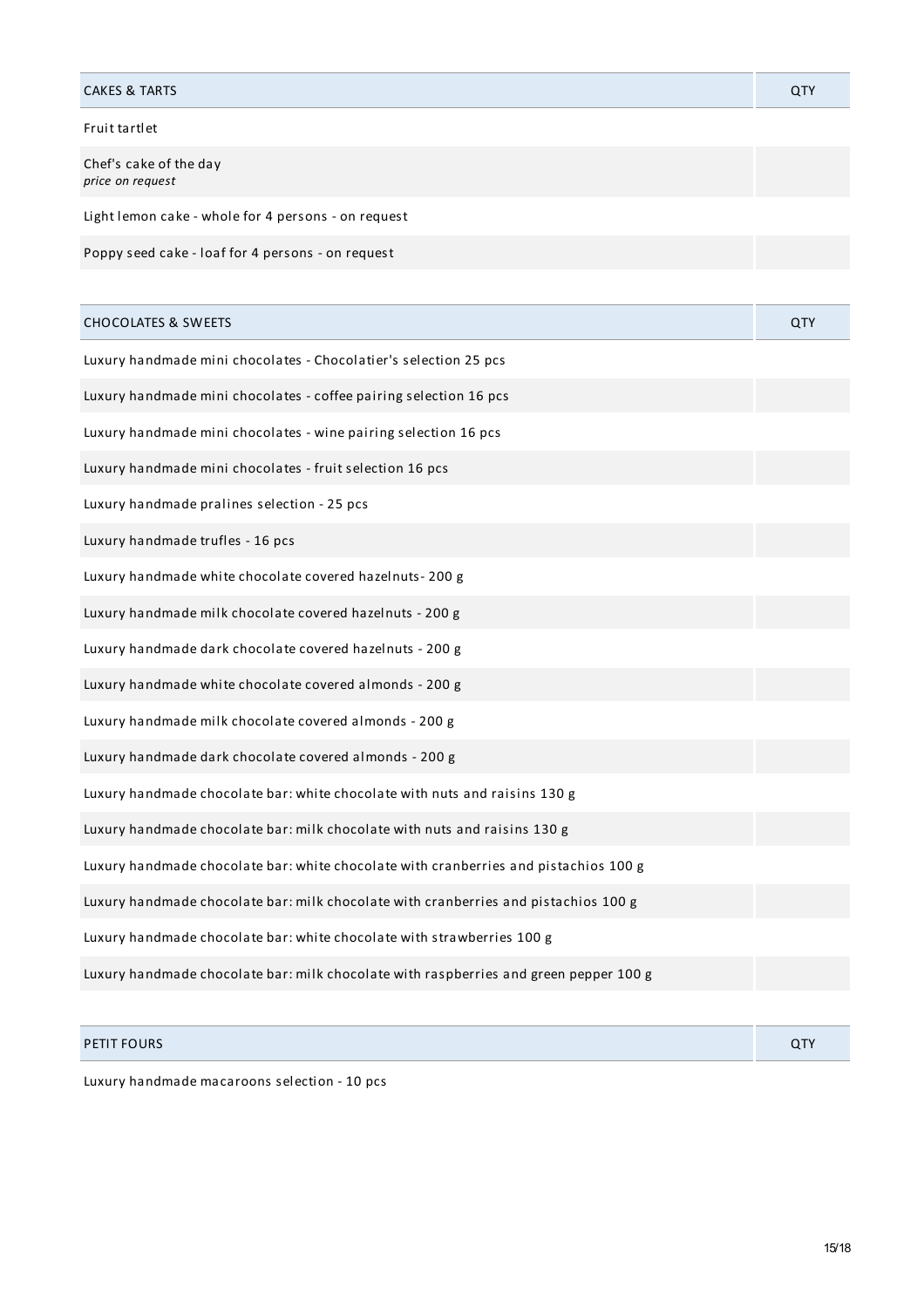| <b>COOKIES</b>                                    | QTY |
|---------------------------------------------------|-----|
| Delicje - Jaffa Cakes (orange, raspberry, cherry) |     |
| <b>Butter cookies</b>                             |     |
| Cereal cookies                                    |     |
| Dessert cookies                                   |     |
| Chocolate cookies                                 |     |
| Cocoa cookies                                     |     |
| Coconut cookies                                   |     |

| <b>ICE CREAM</b>                | QTY |
|---------------------------------|-----|
| minimelts chocolate 80g         |     |
| minimelts strawberry 80g        |     |
| minimelts banana split 80g      |     |
| minimelts vanilla 80g           |     |
| minimelts cookies and cream 80g |     |
| minmelts lemon and lime 80g     |     |
| minimelts bubble gum 80g        |     |
| minmelts cotton candy 80g       |     |
| minimelts tiramisu 80g          |     |

# BEVERAGES

| <b>MINERAL WATER</b>           | QTY |
|--------------------------------|-----|
| Polish spa mineral water 0,5 l |     |
| Polish spa mineral water 1,5 l |     |
| Fiji water 0,5 l               |     |
| Evian water 0,33 l             |     |
|                                |     |

Perrier water 0,33 l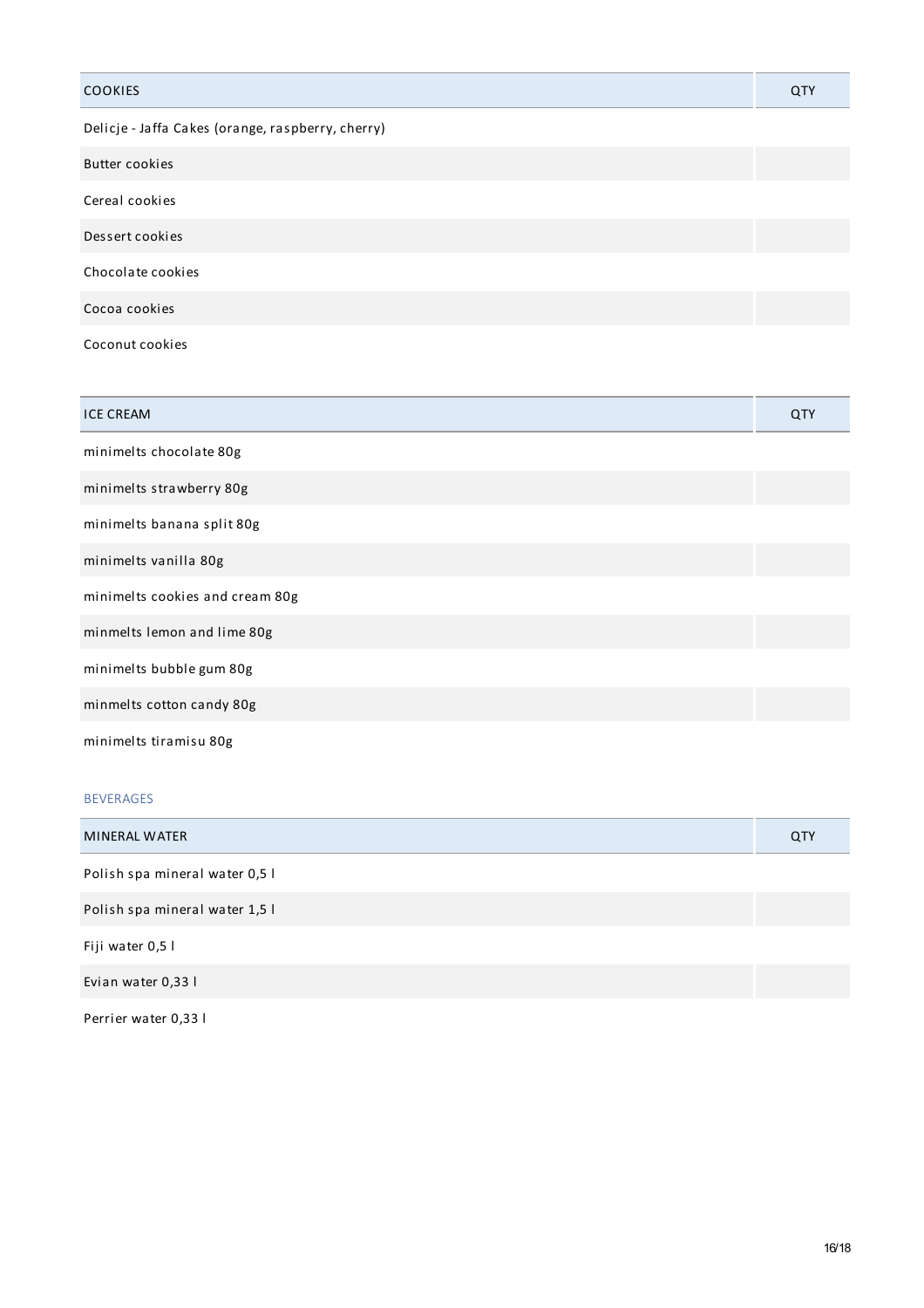| <b>SOFT DRINKS</b>         | QTY |
|----------------------------|-----|
| Orangina 1,4 l             |     |
| Ice tea 0,5 l              |     |
| Red bull 0,33 l            |     |
| Red bull light 0,33 l      |     |
| Powerade                   |     |
| Coke, Fanta, Sprite 0,33 l |     |
| Pepsi, Mirinda, 7UP 0,33 l |     |

| <b>JUICES</b>                      | QTY |
|------------------------------------|-----|
| Fresh orange juice 0,5 l           |     |
| Fresh orange juice 1 l             |     |
| Fresh apple juice 0,5 l            |     |
| Fresh apple juice 1 l              |     |
| Fresh grapefruit juice 0,5 l       |     |
| Fresh grapefruit juice 1 l         |     |
| Fresh pineapple juice 0,5 l        |     |
| Fresh pineapple juice 1 l          |     |
| Fresh carrot juice 0,5 l           |     |
| Fresh carrot juice 1 l             |     |
| Fresh mixed vegetable juices 0,5 l |     |
| Homemade bio lemonade 0,5 l        |     |
| Aloe vera drink 0,5 l              |     |
| Coconut water 0,5 l                |     |
|                                    |     |
| MILK & CREAM                       | QTY |
| Milk regular 0,5 l                 |     |
| Lactose free milk 0,5 l            |     |

Soy milk 0,5 l